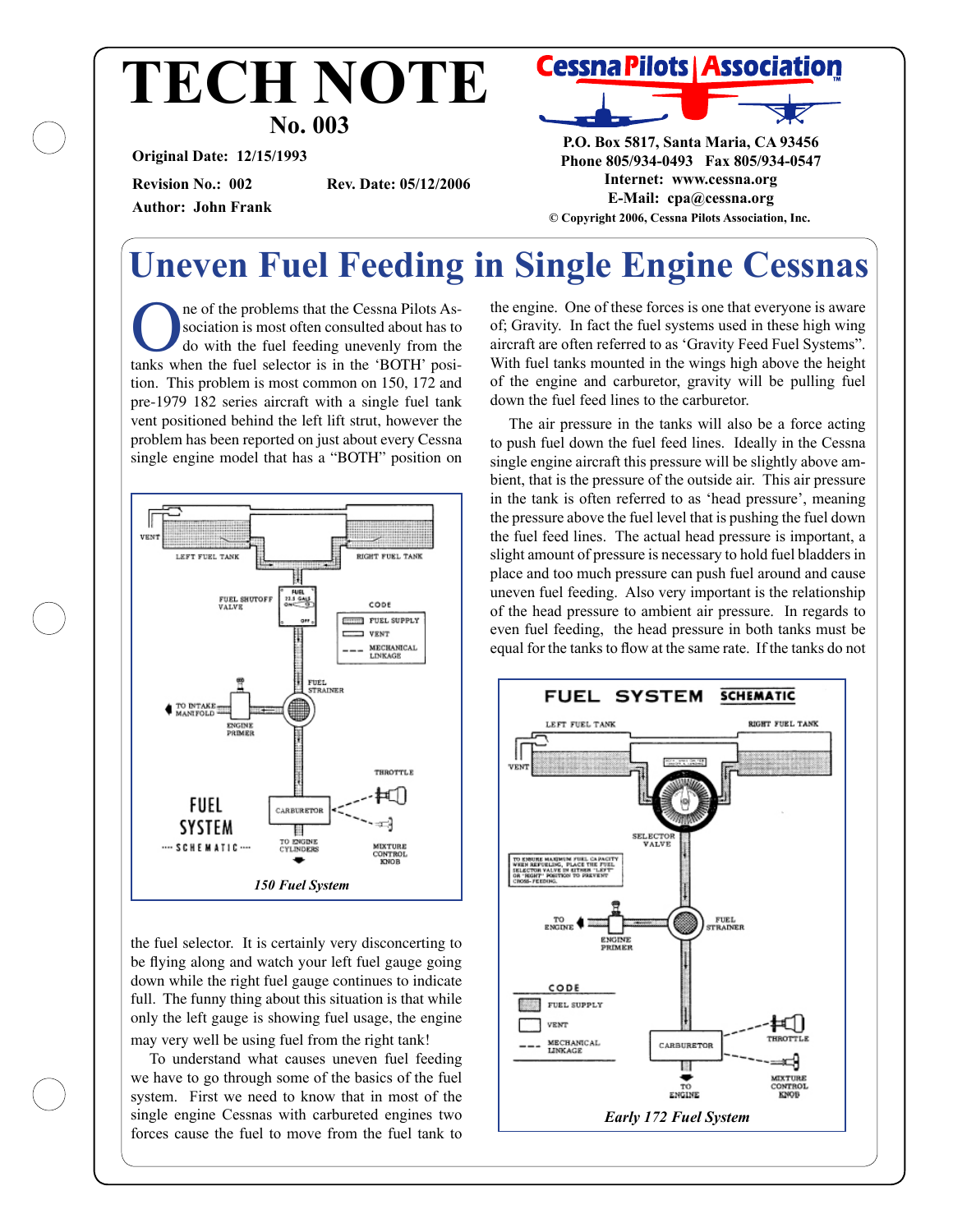# **TECH NOTE NOTE NOTE NOTE NOTE NOTE NOTE NOTE NOTE NOTE NOTE NOTE NOTE NOTE NOTE NOTE NOTE NOTE NOTE NOTE NOTE NOTE NOTE NOTE NOTE NOTE NOTE NOTE NOTE NOTE NOTE**



have the same head pressure then the tank with the lower head pressure will flow the slowest.

 As fuel is used from a fuel tank it must be replaced by something. If we didn't replace the fuel with something then as the fuel is used there would be nothing to occupy the space that the fuel used once occupied and, given that the fuel system was tight, the head pressure in the tank would be less than the ambient air pressure outside. If this differ-

Knowing that the right tank had to be vented and also knowing that the head pressure in the right tank had to be equal to the head pressure in the left tank, Cessna thought they could accomplish both tasks at the same time. The engineers reasoned that if they connected the top of the left tank to the top of the right tank they would be venting the right tank with air from the left tank and the pressures would be equal. A good idea on paper perhaps but not such a good

ence between the outside air pressure and the tank head pressure became too great, several not very desirable things could happen. This reduced head pressure could cause fuel not to flow down the fuel feed line in sufficient quantity to meet the engine's demand. This could cause the engine to run rough or stop. If the aircraft has a rubber bladder as the fuel tank the bottom of the tank can be sucked up which will cause the fuel tank gauge sending unit, which is being lifted by the rising bottom of the tank, to indicate erroneously high amounts. In a really severe case of pressure differential with the inside of the tank being lower in pressure than the outside, total tank collapse could occur. This could occur not just with the bladder type tanks but also with the drop in tanks used on the 150, 152, and 172 and the integral tanks used on late model 182s and the 210. On the aircraft with integral tanks this means that a sec-

**FILLER CAP VENTED FILLER CAP** LEFT FUEL TANK **NGHT FUEL TANK** SELECTOR<br>VALVE **TO 4 FUEL<br>STRAINER** ENGINE<br>PRIMEI **THROTTLE** CARBURETOR Π  $\overrightarrow{r_0}$ **IIXTURE** CODE CONTROL **KNOB** FUEL SUPPLY VENT E MAXIMUM PUEL CAPA<br>URI UNI DE LOS THE VI **MECHANICAL**<br>LINKAGE



tion of the wing could literally implode!

To prevent dire consequences such as listed above, the fuel tanks are vented to the outside and air is allowed to replace fuel as it is used. On most single engine Cessnas with carbureted engines a single "L" shaped vent tube that is located behind the left lift strut is used. This vent tube is connected by hosing and tubing to the outboard portion of the left fuel tank. As fuel is used from the left tank it is replaced by air from the outside. This takes care of the venting of the left tank. But how about the right tank?

It was in venting the right tank that Cessna engineered a novel but, as it turned out, not very satisfactory solution.

one in practice. What the engineers hadn't given proper consideration to was wing dihedral and fuel slosh. Cessna wing tanks can be very long and shallow, on the 182 Skylane the long range tank is only 8" deep but is 7 feet long! This shallow, wide shape makes the fuel feed very sensitive to tank, or head, pressure. Wing dihedral places the outboard portion of the fuel tank above the inboard portion, sometimes by as much as several

> inches. This means that when the tanks are full the vent interconnect line is below the fuel level and is full of fuel. When air enters the left tank from the vent line to replace fuel being used, the pressure pushes fuel from the left tank through the vent interconnect into the right tank, replacing any fuel that has been used from the right tank. In this manner the right tank can remain full even while fuel is being used from it while the left tank goes down even faster than fuel is being fed

to the engine from it! This transferring of fuel from the left tank to the right tank will continue until the fuel level in the left tank drops below the height of the vent interconnect line. In fact the fuel transfer can continue for awhile even after the fuel level in the left tank has dropped below height of the vent interconnect line because motion in flight will tend to slosh some fuel into the vent interconnect line from time to time and this fuel will be pushed/pulled into the right tank. It is only when the fuel level in the left tank is so low, usually around half tank level, that none of the remaining fuel in the left tank can make it's way to the vent interconnect line that the fuel passage from the left tank to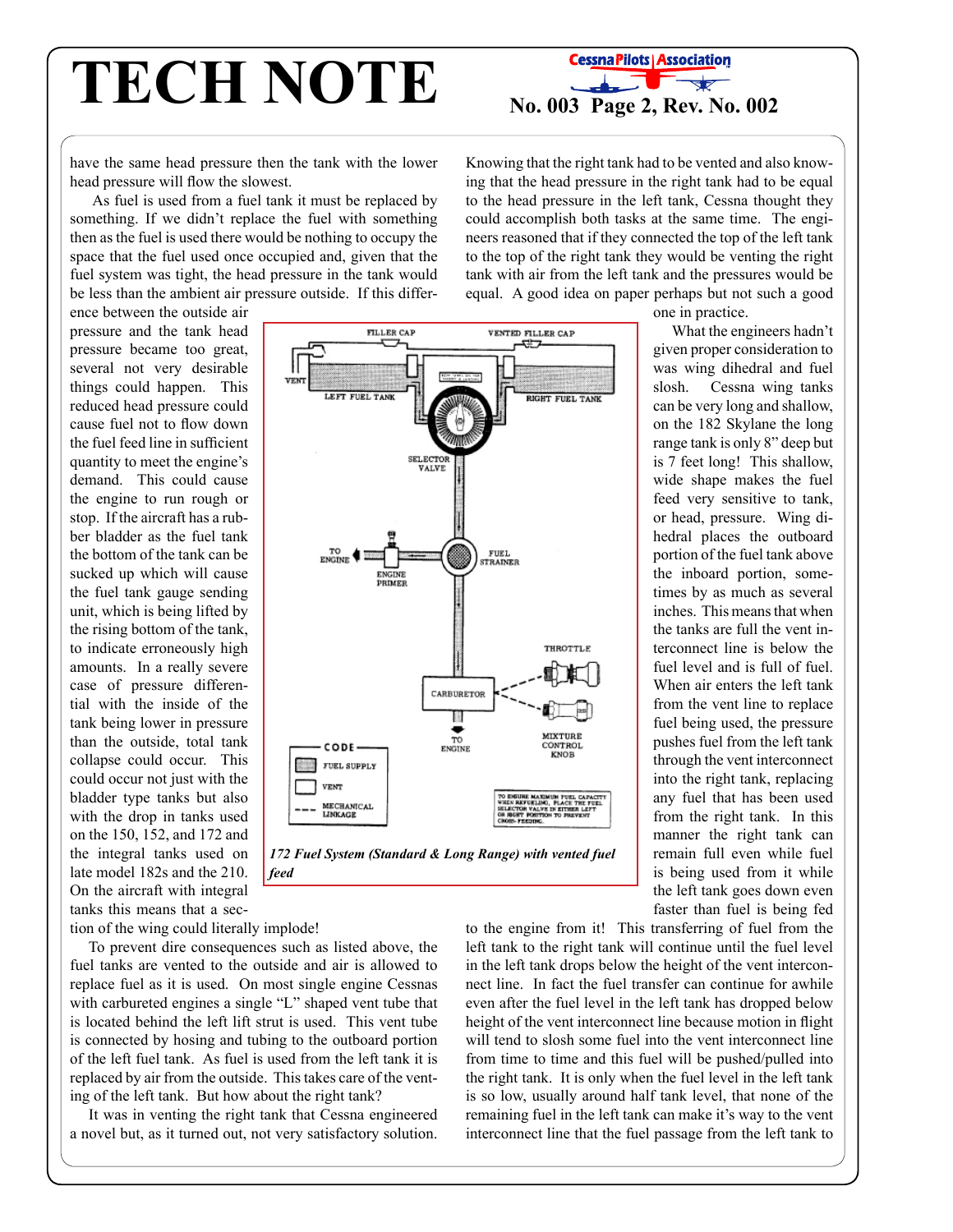## **TECH NOTE No. 003 Page 3, Rev. No. 002**

the right tank will stop.

One good thing to note, and it is an important one, is that this is not really a problem of uneven fuel quantities being fed to the engine. Actually the engine is receiving approximately the same amount of fuel from each tank at any given time with the fuel selector in the 'BOTH' position. It appears to be uneven fuel feeding on the gauges because the fuel being used from the right tank is being replaced by fuel



from the left tank. This means that there will not be fuel flow interruption to the engine even if the left tank were to go dry with the fuel selector in the 'BOTH' position.

There is a misconception going around concerning the fuel caps and the vents in them. In 1979 AD 79-10-14 (which superseded 78-26-09) was issued that required the installation of vented fuel caps on most single engine Cessnas. The reason for the issuance of this AD was that there had been several incidents of interruption of fuel flow to the engine leading to the loss of engine power. These incidents were caused by the fuel vent underneath the left wing icing over and preventing the venting of the fuel tank. Rather than require every aircraft to be modified with a new vent system that included anti-ice vents, the FAA felt that the installation of fuel caps with venting provisions for use as a secondary vent system would be both adequate and cost effective. However the misconception in the field is that these caps provide primary and constant venting for the

tank on which they are installed. The vented caps have secondary vents in them that are normally closed and will only open when there is a significant difference in external and internal pressure. In other words these cap tank vents only open when the pressure differential is so great that the tank is imminent danger of collapse. This makes sense in that the caps are mounted on the top surface of the wing, a low pressure area, and if the tank vents were open all the time both erratic feeding and fuel loss could occur.

Cessna, hearing complaints from owners on uneven fuel feeding, tried several things to improve the situation. With the 182 with long range tanks they extended the vent interconnect lines inside the tanks along the top to the outboard edge of the tanks. This began with long range tanks installed in the 1964 182G, s/n 18255059. The idea was that this would raise the vent interconnect line above the fuel level in all cases except with absolutely full tanks. This idea might



*NOTE: The fuel system shown in this schematic is applicable to the Model 182, beginning with serial # 18255786, as well prior serials on which Service Kit No. SK182-38 (thru serial # 18255785) or SK182-41 (thru serial # 18256144)* 

*182 fuel system with vented fuel feed lines*

have worked fairly well except that about the same time, beginning with s/n 18255786 and on, the engineers made another change to the 182's fuel system. Having suspicions that the problem was related to unequal pressures in the tanks, they made an attempt to equalize pressure through out the system as much as possible by venting the forward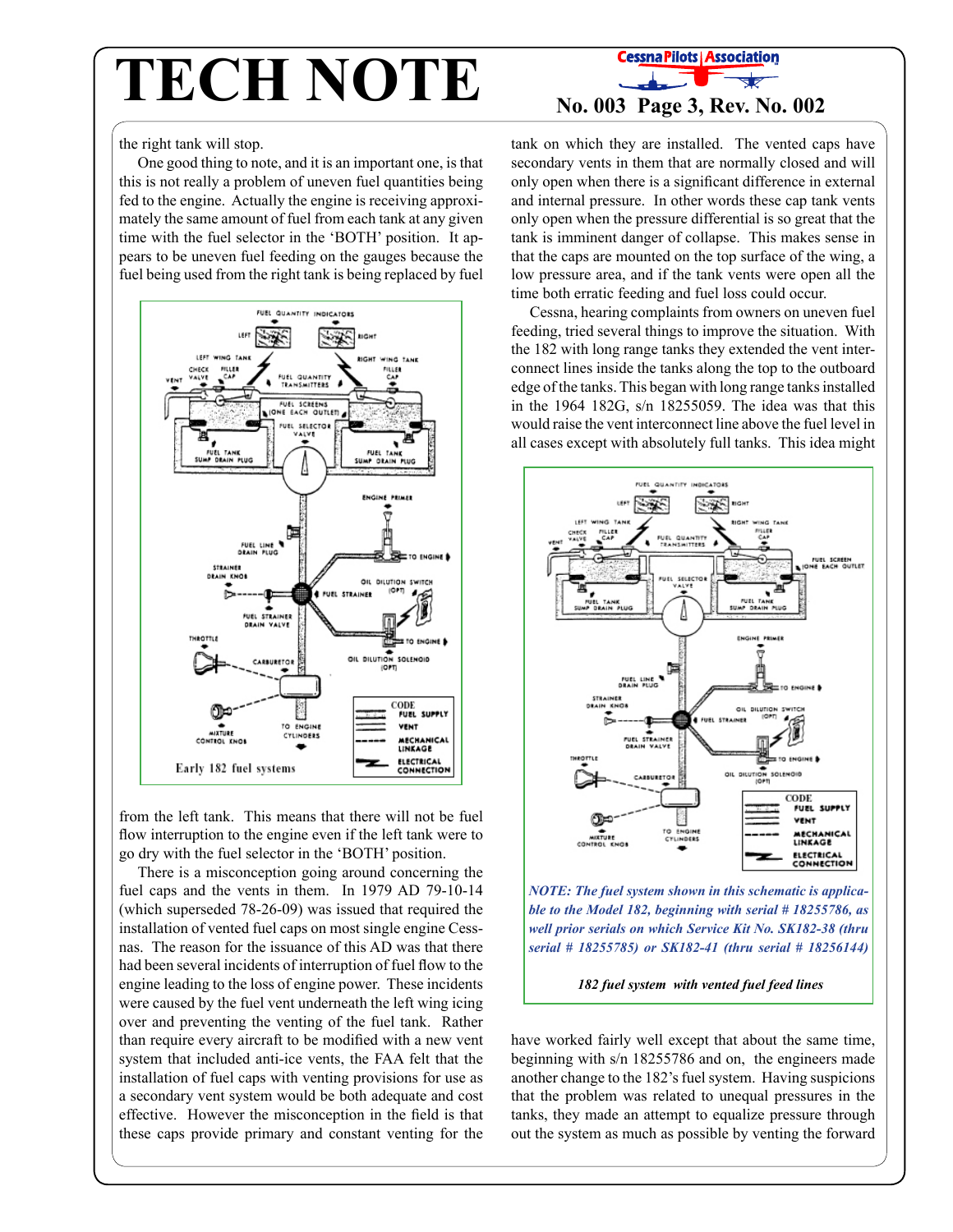# **TECH NOTE CessnaPilots Association**<br>**No. 003 Page 4, Rev. No. 002**



fuel feed lines to the vent interconnect line running across the top of the fuselage. What this actually does is permit fuel to move from one tank to the other any time there is different head pressure in the tanks, even if the fuel level in the tank is below the height of the vent interconnect line. What will happen is that the tank with the higher head pressure will push fuel through the forward fuel feed line up to the vent interconnect line, across the top of the cabin and down into the vent line for the forward fuel feed line of the other tank (See Drawing). There can be a number of causes of terconnect line, rather the forward fuel feed line was vented by a line that came from high in the left tank itself. By isolating one of the forward fuel feed lines from the vent interconnect line the passing of fuel from one tank to the other when the fuel level was below the vent interconnect line was stopped. The service manual describes vent position adjustment procedures for evening out fuel flows.

While the design of the fuel system itself is the major cause of uneven fuel feeding, there are a number of items related to maintenance and inspection that if not correct can

this uneven head pressure which will be discussed a little further on.

Cessna tried a similar idea on the 172 series aircraft beginning in mid 1970, s/n 17258856. In this case however the engineers vented the rear fuel feed lines to the vent interconnect line rather than the front fuel feed lines. The results, unfortunately, were the same. The tank with the higher head pressure, usually the left tank, would push fuel from that tank up the fuel feed line, across the vent interconnect and down the fuel feed line of the opposite tank.

In 1979 Cessna went to integral tanks on the 182 series aircraft. Integral tanks are simply wing bays that are sealed to hold fuel rather than using a bladder as a sort of tank liner. At the same time that the factory changed to integral tanks on the 182, they also





installed a second fuel vent underneath the right wing, identical to the one underneath the left wing. This helped the problem somewhat by allowing air into the right tank even if the vent interconnect had fuel in it, but fuel would still move from one tank to the other through the vented fuel feed lines and the vent interconnect line any time there was different head pressure in the tanks.

Again with the 182 series aircraft Cessna made another change. Beginning in 1981 with serial number 18267716 Cessna rerouted the vent line for the forward fuel feed line on the left tank. No longer did it connect with the vent inmake the problem worse.

#### **Vent Tube Problems**

The position of the vent tube behind the left lift strut is critical to allowing the fuel system to operate at optimum performance. The idea is that the vent tube 'hides' behind the lift strut to gain some ice protection and has just a small area protruding into the ram air. The positioning of this vent is so critical that Cessna calls out the dimension in hundredths of an inch. It is possible to make some minor adjustments on both the single vent and dual vent aircraft. Keeping in mind that the tank with the greatest head pressure will feed the fastest, if you want to reduce the head pressure in that tank move the "L" shaped vent tube, which is held in place by an Adel clamp that is accessible through

an inspection cover near the vent tube, up and in which will place it more behind the lift strut and reduce the amount of ram air the tank receives. If you wish to increase the head pressure move the vent tube down and out. A couple of cautions in playing around with vent tube location away from the setting specified in the service manual; First make sure that you have looked at all other possible problem areas. Second, make very minor adjustments and check the results rather than making major adjustments. Studies made while STCs for engine upgrades and engine analyzers were being certified, have shown that it is possible to get vent pressure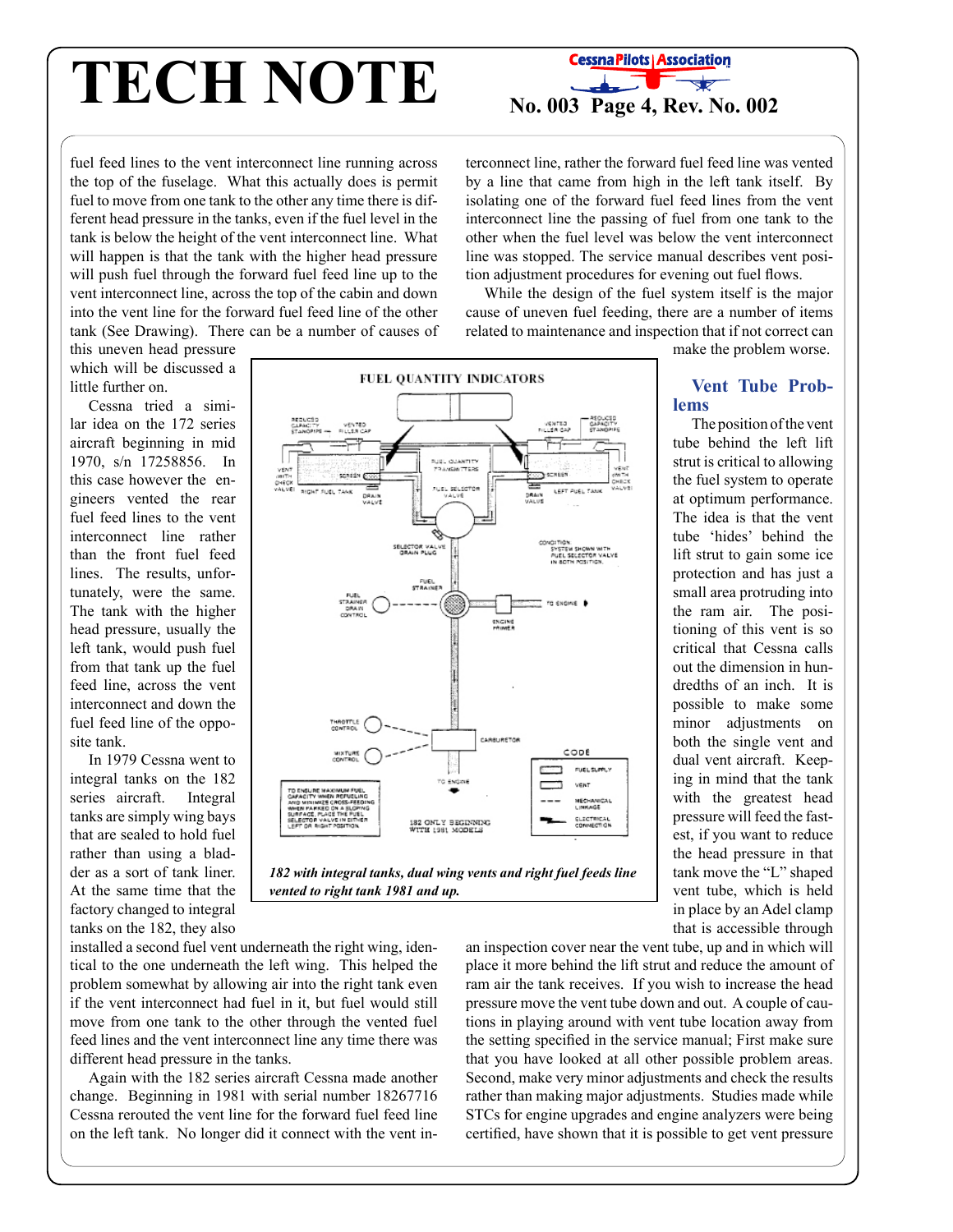# **TECH NOTE No. 003 Page 5, Rev. No. 002**

so low that fuel flow could be questionable, particularly on 180 HP conversions on 172s.

There can also be a problem caused by the lift strut fairing that is positioned in front of the "L" shaped vent tube. Air flow along the bottom surface of the wing can enter this fairing where it mates to the wing and come out the fairing right in front of the vent tube. This high pressure, disturbed air burbling at the entry to the vent tube can have a very significant effect on venting pressures. To prevent this Cessna calls out for installing a seal at the bottom of the fairing on the inside to prevent air leakage in front of the vent. A nice little Saturday morning project for an owner is to drop the

fairing down the strut, look inside to see if the seal is present and in good condition and if not replace it with some simple screen door rubber seal available about anywhere. Vent lines can be checked for blockage by gently blowing into them with the fuel caps removed from the aircraft.

**Fuel Caps**

The fuel caps sit on top of the wing which

is a low pressure area in flight. A fuel tank with a cap which does not seal tight will have a lower head pressure in the tank than a tank with a good sealing cap. This will lead to uneven fuel feeding. This used to be a big problem on the 182s with the flush style fuel caps with the pull up handles, but fortunately most of those caps have been replaced with the umbrella cap style. As a side note to this subject, any operator who is continuing to use flush style fuel caps on a Cessna aircraft with bladder fuel tanks is both a fool and a person who will knowingly jeopardize lives. The combination of the flush style fuel caps that are prone to leak and the fuel bladders that can develop wrinkles that will keep contamination from getting to the sump drain is deadly. All these flush style caps should be changed to either the Cessna umbrella caps available through any Cessna dealer or the Monarch Development caps available from Monarch Development, P.O. Box 419, Oakland, OR 97462 or 541/459-2056, FAX 541/459-1765. Monarch Development also has an STCd rigid fuel tank, which replaces the bladder tanks and has no wrinkles to trap water.

There is a simple test that can be performed to test for air leakage at the caps. Attach a piece of hose to the vent tube underneath the left wing and have someone blow into it. While this person is blowing in the vent line go up by

#### the fuel caps and listen for air escaping. A spray bottle with soapy water can be used as well provided that care is taken not to get any significant contamination in the tank. If testing an aircraft with vent tubes under both wings, one vent tube should be capped off for this test. Testing for fuel cap leakage is covered by Cessna service bulletin SE82- 34. Any air leakage at the fuel caps should be corrected to

### **Aircraft Out Of Rig**

eliminate this as a cause of uneven fuel flow.

If your aircraft is out of rig, that is will not fly in a straight line at normal cruise speed without rudder or ai-



*Fuel from the right tank is being replaced by fuel from the left tank*

leron input, this will cause fuel in one tank to be pushed towards the fuel pickup point with more force than fuel from the other tank, thus creating a greater fuel tank head pressure in one tank leading to uneven fuel flow.

To check for this condition, establish the aircraft in cruise flight, center the ailerons and rudder and look for a tendency to pull one way or the

other. Then compensate for this pull using rudder and aileron as necessary and look at the ball on the turn and bank or the turn coordinator. If control input is required to keep the aircraft straight and level or if the ball is out of center when the aircraft is straight and level, then the aircraft is either out of rig or bent. Details on rigging Cessna single engine aircraft are contained in the Cessna Pilots Association's series of magazine articles titled 'Rigging - The Key To Speed'. Reprints are available to CPA members.

Some Cessnas are designed with offsets in the engine mounts, vertical stabilizer and rudder to compensate for engine torque and airflow from the propeller, "P" factor. This compensation is designed to give straight flight at normal cruise speed and configuration. Aircraft that are normally flown in other situations, such as in training, surveillance work, fish spotting and pipeline patrol, can expect to experience uneven fuel flow from the tanks as a normal condition. High wing aircraft with gravity feed fuel systems, such as most single engine Cessna aircraft, are more prone to this uneven fuel flow than low wing aircraft due to the gravity feed fuel system in the high wings, whereas the low wing aircraft have fuel pumps either pulling or pushing the fuel form the tanks.